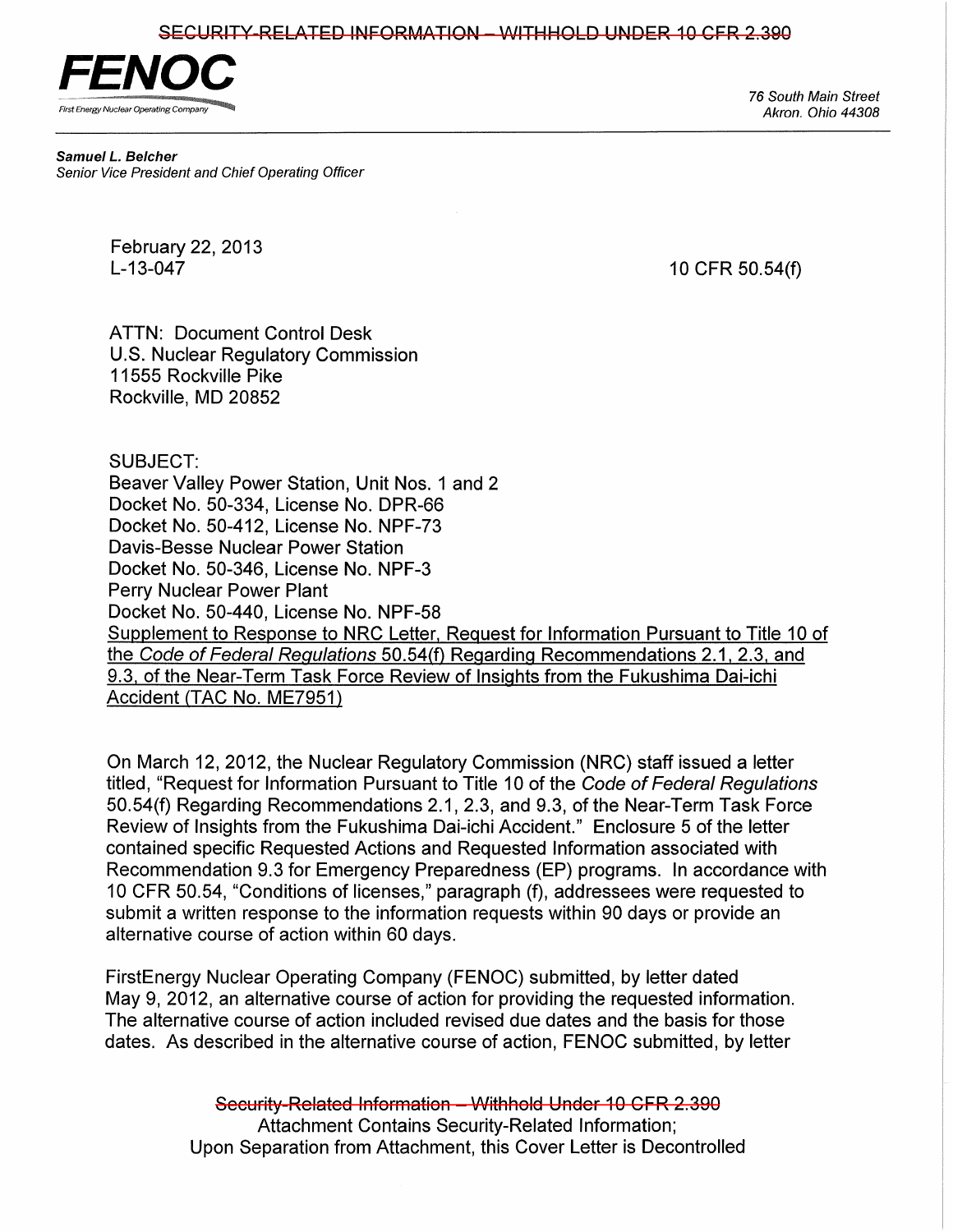## SECURITY-RELATED INFORMATION - WITHHOLD UNDER 10 CFR 2.390

Beaver Valley Power Station, Unit Nos. 1 and 2 Davis-Besse Nuclear Power Station Perry Nuclear Power Plant L-13-047 Page 2

dated June 11, 2012, the responses to Communications Request 1 and Staffing Requests 3, 4, and 5, and, by letter dated October 29,2012, the responses to Communications Requests 1 and 3, the communications assessment, and implementation schedules for planned enhancements for Beaver Valley Power Station (BVPS), Unit Nos. 1 and 2, Davis-Besse Nuclear Power Station (DBNPS), and Perry Nuclear Power Plant (PNPP).

By letter addressed to all power reactor licensees and holders of construction permits in active or deferred status, dated January 23, 2013, the NRC staff identified generic technical issues regarding the October 29, 2012 submittal that need to be resolved in order for the staff to complete its review. Responses to the NRC's generic technical issues are provided in the attachment.

FENOC requests that the attachment to this letter, which contains security-related information, be withheld from public disclosure in accordance with 10 CFR 2.390.

There are no regulatory commitments contained in this letter. If there are any questions or if additional information is required, please contact Mr. Thomas A. Lentz, Manager – Fleet Licensing, at 330-315-6810.

I declare under penalty of perjury that the foregoing is true and correct. Executed on February  $\partial \lambda$ , 2013.

Respectfully,

~ *.. Le--* Samuel L. Belcher

Attachment: Response to January 23, 2013 Generic Technical Issues

Security-Related Information - Withhold Under 10 CFR 2.390 Attachment Contains Security-Related Information; Upon Separation from Attachment, this Cover Letter is Decontrolled